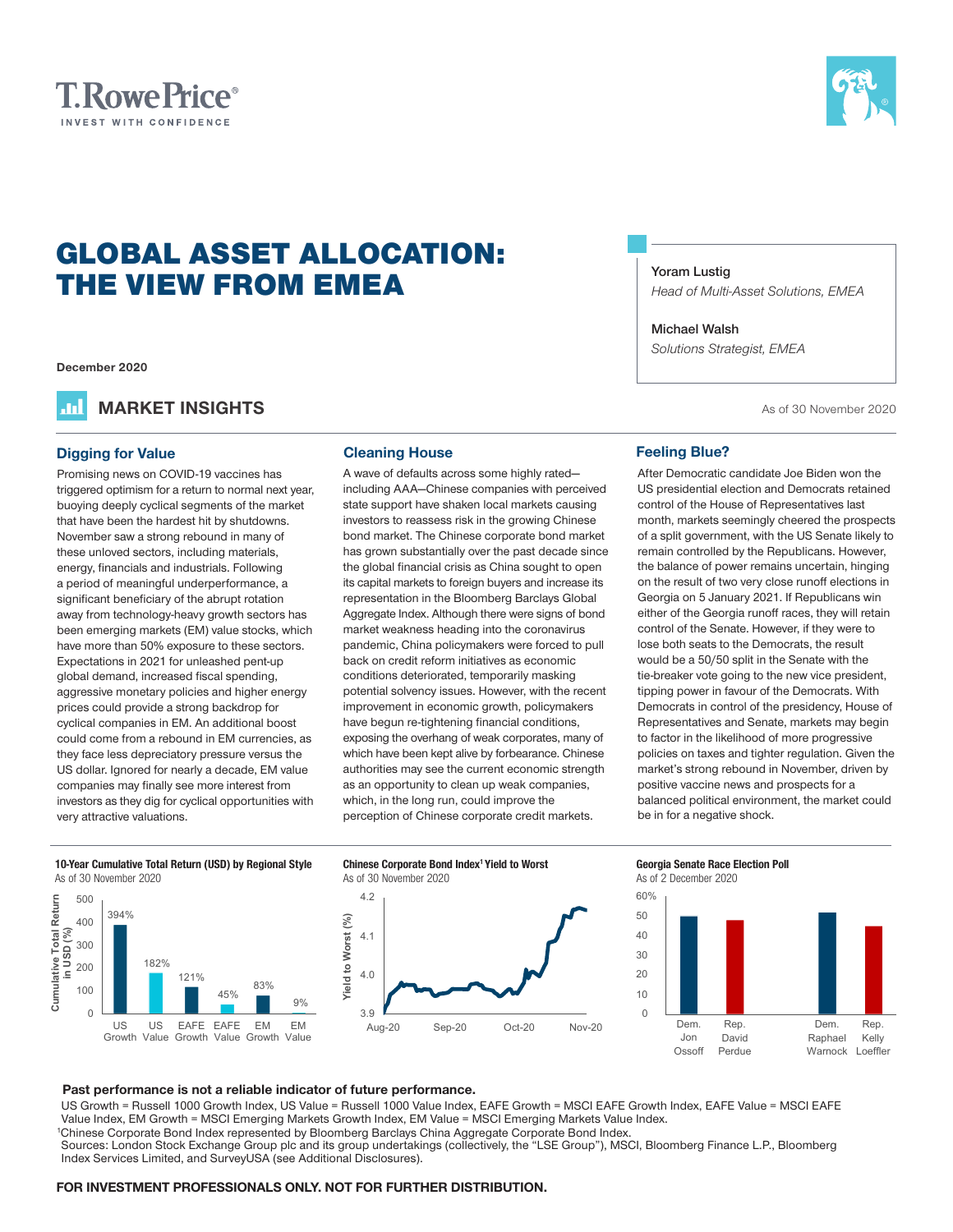## **REGIONAL BACKDROP** As of 30 November 2020

|                                 | <b>psitives</b>                                                                                                                                                                                                                                 | <b>Negatives</b>                                                                                                                                                                                                  |  |  |
|---------------------------------|-------------------------------------------------------------------------------------------------------------------------------------------------------------------------------------------------------------------------------------------------|-------------------------------------------------------------------------------------------------------------------------------------------------------------------------------------------------------------------|--|--|
| <b>Europe</b>                   | • Higher exposure to more cyclically<br>oriented sectors that should benefit<br>from economic recovery<br>• Monetary and fiscal policy<br>remain accommodative<br><b>Equity valuations remain attractive</b><br>• Strong long-term euro outlook | • Second wave of virus leading to new lockdowns<br>Elongated process to enact further stimulus<br>• Brexit likely to negatively impact trade<br>• Limited scope for European Central Bank<br>to stimulate further |  |  |
| <b>United</b><br><b>Kingdom</b> | Encouraging vaccine news means that there<br>is light at the end of the tunnel for the UK<br>economy, which is heavily services-based<br>• An exuberant housing market will help support<br>consumption in the short term, driven by stamp      | • Longer-term restrictions imposed on exit<br>from the second national lockdown will<br>be impactful<br>• The transition to new trade arrangements will<br>be very economically disruptive                        |  |  |
|                                 | duty cuts and pent-up demand                                                                                                                                                                                                                    | • Projections forecast 11.5% of gross domestic<br>product structural fiscal tightening for 2021<br>• Combination of risks makes a move to<br>negative interest rates more likely, which<br>will weigh on sterling |  |  |
| <b>United</b><br><b>States</b>  | • Potential for additional round of fiscal support<br>• Monetary policy remains very accommodative<br>• Healthy consumer balance sheets and high<br>savings rate<br>• Low rates driving strong housing market                                   | • Heightened political uncertainty<br>• Increasing COVID-19 cases<br>• Elevated corporate and government<br>debt levels<br><b>US dollar weakness</b>                                                              |  |  |

 $\delta$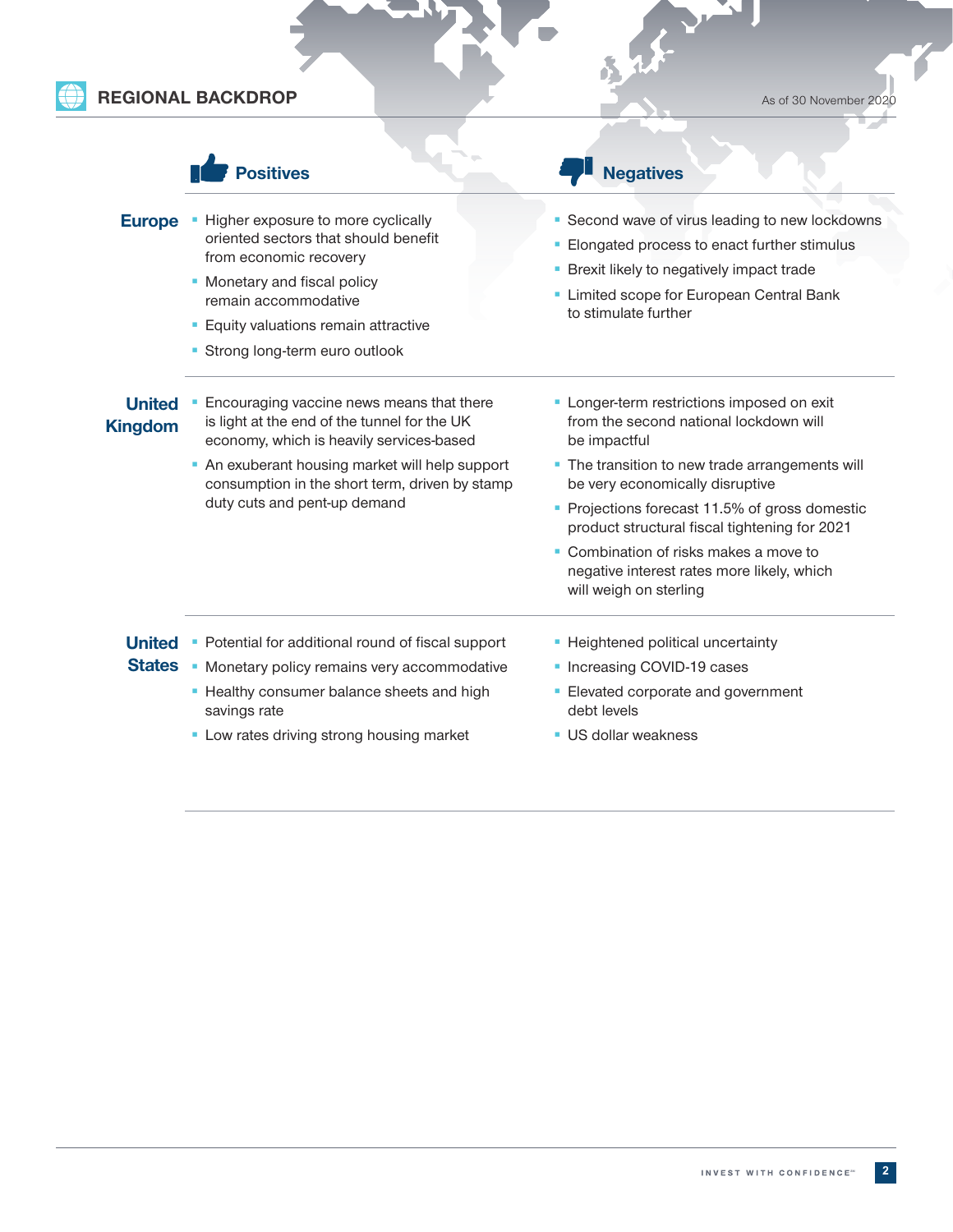|                          | <b>Positives</b>                                                                                                                                                                      | <b>Negatives</b>                                                                                                                                                         |  |  |
|--------------------------|---------------------------------------------------------------------------------------------------------------------------------------------------------------------------------------|--------------------------------------------------------------------------------------------------------------------------------------------------------------------------|--|--|
| <b>Japan</b>             | • The economy continues to recover, while<br>further stimulus measures are also expected<br>• Equity momentum has been fuelled by strong<br>money supply and foreign inflows; despite | • The economic recovery has been slower<br>than in other developed economies, while<br>a resurgence in COVID-19 cases has led to<br>curbs of certain stimulus programmes |  |  |
|                          | setting new highs, equity markets remain<br>reasonably valued relative to peers                                                                                                       | • Equity markets reaching new highs might<br>lead to some profit taking in the near term                                                                                 |  |  |
|                          | • While current recovery will be centred on<br>traditional industries like automakers, Japan Inc.<br>is changing with a push toward digitisation                                      | • Market indicators continue to signal<br>a stronger yen, which would reduce<br>companies' competitiveness and profitability                                             |  |  |
| Asia Pacific<br>ex-Japan | Positive economic growth momentum in China<br>should continue well into 2021, with a clear focus<br>on domestic consumption                                                           | • China may be the first major economy<br>to normalise monetary and fiscal policy<br>since it effectively contained COVID-19                                             |  |  |
|                          | • We expect the renminbi to remain strong and<br>Chinese bonds to stay attractive given the global<br>low-yield environment                                                           | outbreaks early<br>• Tech regulations and the suspension of Ant<br>Group's record initial public offering create<br>headwinds for market leaders                         |  |  |
|                          | • Australian consumer spending should continue<br>to be supported by pent-up demand and an<br>improving job market                                                                    | • Risk exists that support measures could be<br>wound down too quickly, creating a hangover<br>effect if the fiscal tap is turned off                                    |  |  |
|                          | • The Australian economy could outperform<br>in the near term after effectively containing<br>a COVID-19 outbreak                                                                     | A strong Australian dollar might be the target<br>of future measures from the central bank                                                                               |  |  |
| <b>Emerging</b>          | • Chinese economy has largely rebounded                                                                                                                                               | • Limited ability to enact fiscal stimulus<br>(excluding China)                                                                                                          |  |  |
| <b>Markets</b>           | <b>US dollar weakness</b><br><b>Exposure to cyclical areas of economy should</b><br>benefit from broad global recovery                                                                | • Highly sensitive to global industrial<br>production and trade trends, which have                                                                                       |  |  |
|                          | <b>Equity valuations attractive relative to</b><br>developed markets                                                                                                                  | improved but remain muted<br>• Capacity and infrastructure to combat                                                                                                     |  |  |

COVID-19 varies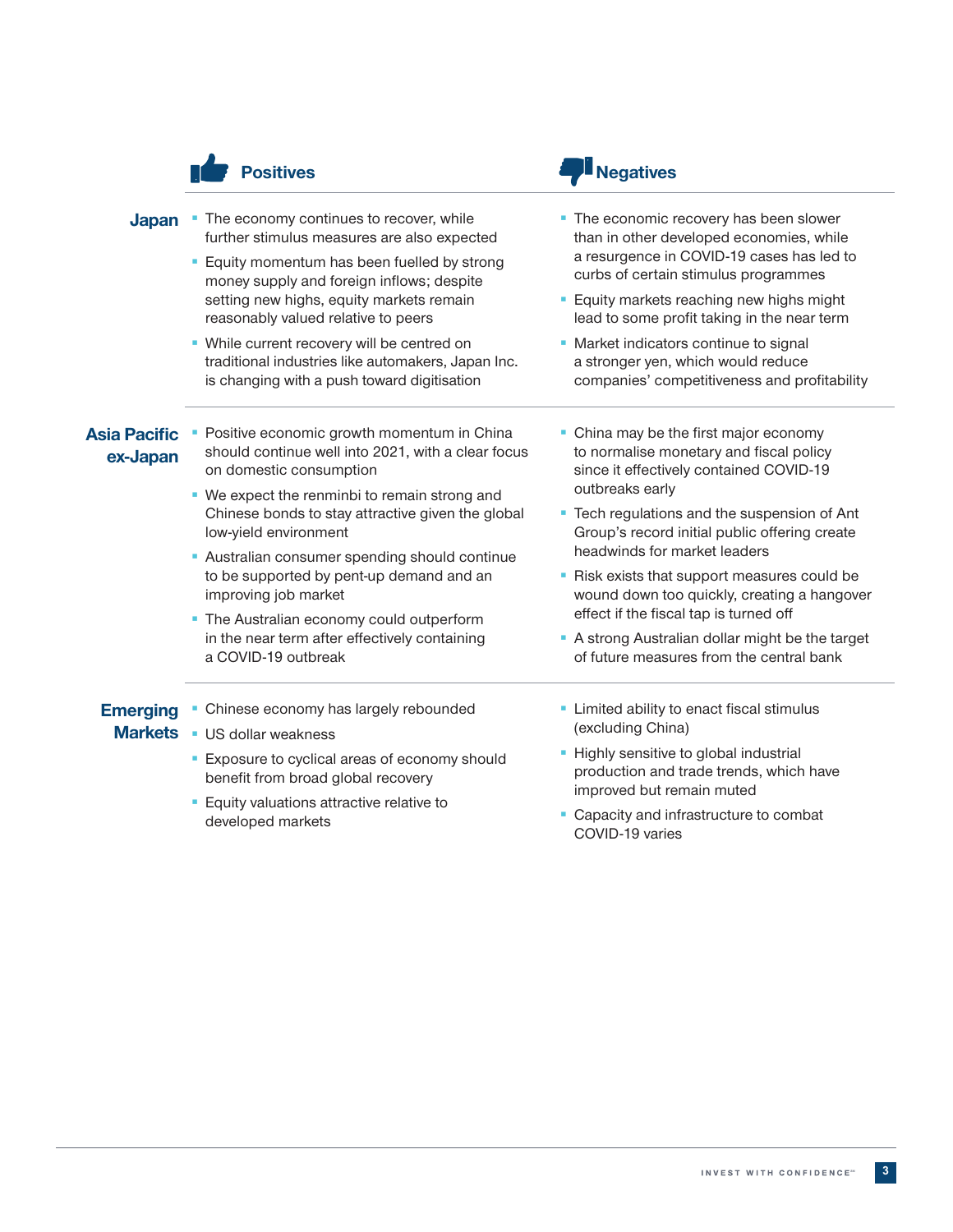## **ASSET ALLOCATION COMMITTEE POSITIONING** As of 30 November 2020

|                  | Underweight                       |        | Neutral        |  | Overweight                                                             | ▼ or ▲ Month-Over-Month Change                                                                                                                                                                             |
|------------------|-----------------------------------|--------|----------------|--|------------------------------------------------------------------------|------------------------------------------------------------------------------------------------------------------------------------------------------------------------------------------------------------|
|                  | Change                            |        |                |  | asset classes and subclasses over a 6- to 18-month horizon.            | These views are informed by a subjective assessment of the relative attractiveness of                                                                                                                      |
| ASSET<br>CLASSES | Equities                          |        |                |  | pending fiscal stimulus will be key drivers.                           | Elevated valuations reflecting optimistic recovery outlook. Timing of vaccine distribution and                                                                                                             |
|                  | <b>Bonds</b>                      |        | п              |  | expected to move higher on improving growth and hints of inflation.    | Short-term yields remain anchored amid central bank pledges of support. Longer rates                                                                                                                       |
|                  |                                   | Region |                |  |                                                                        |                                                                                                                                                                                                            |
| EQUITIES         | US                                |        |                |  |                                                                        | Defensive sector profile is less supportive amid improving 2021 outlook. Potential US dollar<br>weakness could be an additional headwind. Stimulus still providing a backstop.                             |
|                  | Europe                            |        | ш              |  | However, long-term catalysts for sustained growth are scarce.          | Cyclically oriented sector profile and extremely low valuations among financials are supportive.                                                                                                           |
|                  | UK                                |        |                |  | supportive, but Brexit uncertainty remains.                            | After heavy sell-off, price level is compelling. Bank of England and fiscal stimulus are                                                                                                                   |
|                  | Japan                             |        |                |  | important catalyst for higher valuations.                              | Improving global trade outlook is a key driver. Potential refocus on reform efforts remains an                                                                                                             |
|                  | Developed<br>Asia ex-Japan*       |        | $\blacksquare$ |  | are supportive. Export and commodity-driven economies face challenges. | Valuations attractive relative to the US. Chinese stimulus and successful containment of virus                                                                                                             |
|                  | Emerging<br><b>Markets</b>        |        |                |  | favour cyclical sectors (financials and industrials).                  | Exposure to global trade and favourable currency trends offer strong tailwinds. Within EM, we                                                                                                              |
|                  |                                   | Style  |                |  |                                                                        |                                                                                                                                                                                                            |
|                  | <b>Global Equity</b><br>Growth    |        | ■              |  |                                                                        | Vulnerability to extended valuations, narrow leadership and improving economic growth outlook<br>could drive rotation toward more cyclical companies. Earnings trends remain supportive.                   |
|                  | <b>Global Equity</b><br>Value     |        |                |  | have increased but remain attractive on a relative basis.              | Value equities could benefit from pent-up demand and economic improvement. Valuations                                                                                                                      |
|                  |                                   |        | Capitalisation |  |                                                                        |                                                                                                                                                                                                            |
|                  | <b>Global Equity</b><br>Large-Cap |        |                |  | advances. Less chance of tax reform risk is positive.                  | Larger companies face challenging valuations, particularly in tech, and could lag as recovery                                                                                                              |
|                  | <b>Global Equity</b><br>Small-Cap |        |                |  |                                                                        | Relative valuations are attractive and continue to offer upside potential to economic recovery. Fiscal<br>stimulus, positive vaccine news and consumer confidence have tempered bankruptcy risks thus far. |

\* Includes Australia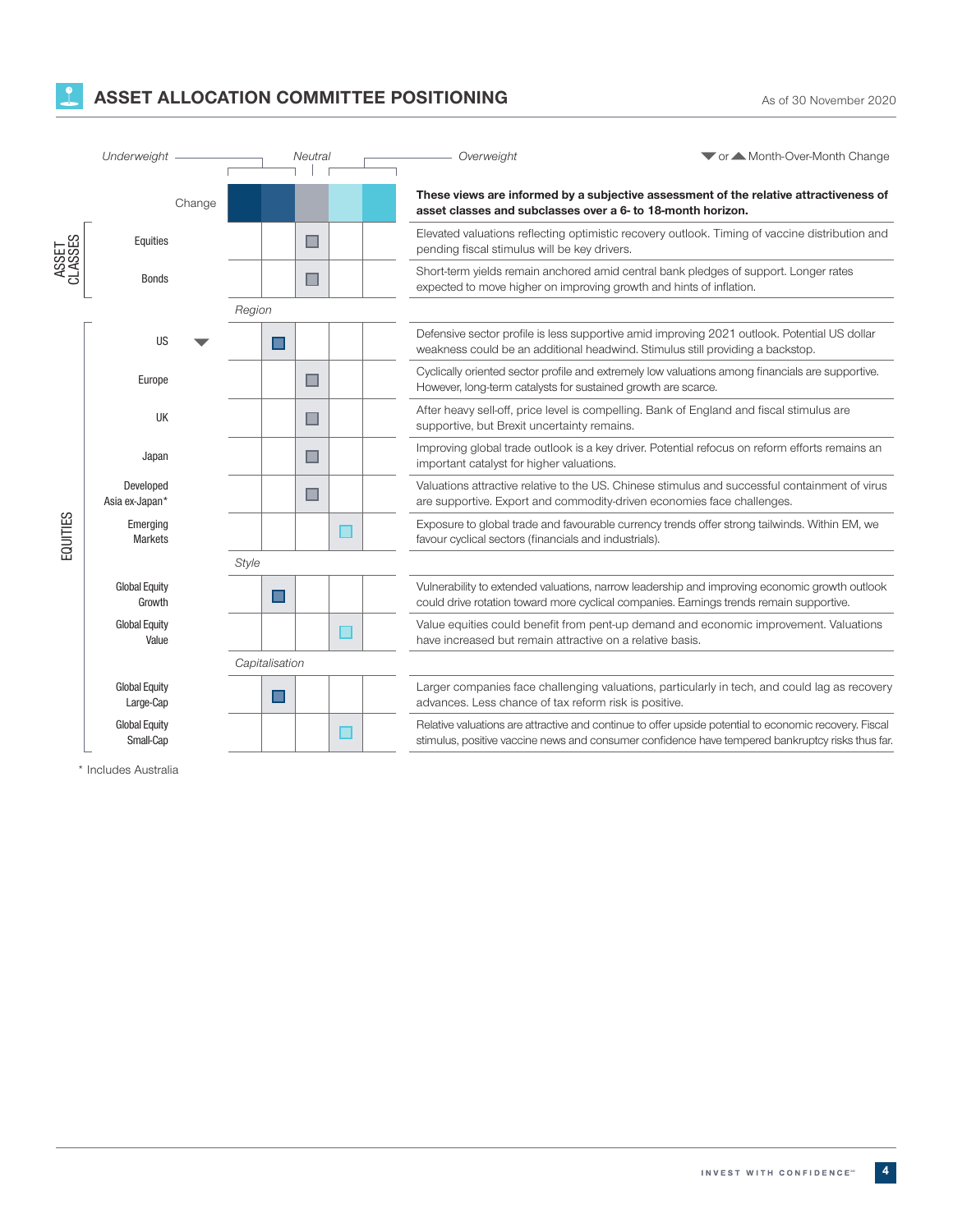### **ASSET ALLOCATION COMMITTEE POSITIONING** As of 30 November 2020

| Underweight  |                                     |        |                | Neutral        |  | Overweight                                                               | ▼ or ▲ Month-Over-Month Change                                                                                                                                                                   |
|--------------|-------------------------------------|--------|----------------|----------------|--|--------------------------------------------------------------------------|--------------------------------------------------------------------------------------------------------------------------------------------------------------------------------------------------|
|              |                                     | Change |                |                |  | asset classes and subclasses over a 6- to 18-month horizon.              | These views are informed by a subjective assessment of the relative attractiveness of                                                                                                            |
| <b>BONDS</b> | Government<br><b>Bonds</b>          |        |                |                |  |                                                                          | Yields remain range-bound near record lows with extended duration and are vulnerable to<br>steepening at the long end of the yield curve should growth expectations improve.                     |
|              | <b>US Investment</b><br>Grade       |        | П              |                |  | fiscal stimulus could place upward pressure on yields.                   | Nominal Treasury yields remain at low levels; potential for improving growth and additional                                                                                                      |
|              | European<br><b>Investment Grade</b> |        |                | ш              |  |                                                                          | The extraordinary technical backdrop alongside positive vaccine news have let markets look<br>through weak fundamentals, squeezing valuations to levels offering limited compensation.           |
|              | UK Investment<br>Grade              |        |                |                |  |                                                                          | Yields are at record lows following a rates rally, which may weigh on demand. Continued<br>fallout from the pandemic alongside looming Brexit risks could further weaken fundamentals.           |
|              | <b>Inflation Linked</b>             |        |                | $\blacksquare$ |  | accommodative monetary policy and supportive fiscal policy.              | Inflation expectations could continue to rise amid improving growth outlook and highly                                                                                                           |
|              | Global High Yield                   |        |                |                |  |                                                                          | Although spreads remain at attractive levels, relative valuations are less compelling after a<br>significant rally since March. Risks remain with potential for downgrades and defaults.         |
|              | <b>Floating Rate</b><br>Loans       |        |                |                |  |                                                                          | Relative valuations are favourable and sector should benefit from shorter duration profile,<br>supportive technical environment and higher standing in the capital structure.                    |
|              | <b>EM Dollar</b><br>Sovereigns      |        |                | E              |  | attractive after recent rally and concerns around fiscal support remain. | Although sector offers attractive yield versus developed markets, relative valuations are less                                                                                                   |
|              | <b>EM Local</b><br>Currency         |        |                |                |  | market central banks and potential for weaker US dollar.                 | Valuations remain attractive with continued accommodative monetary policy from developed                                                                                                         |
|              | <b>EM Corporates</b>                |        |                |                |  |                                                                          | The impact on the asset class of the global recession and the US presidential election is<br>difficult to quantify. Country-specific risks are elevated, but there are attractive opportunities. |
|              |                                     |        |                |                |  |                                                                          |                                                                                                                                                                                                  |
| CURRENCIES   | <b>US Dollar</b>                    |        | $\blacksquare$ |                |  |                                                                          | The dollar remains expensive on a global basis. Monetary and fiscal policy will continue to<br>weigh on US interest rates, as will rising coronavirus infection rates, suppressing growth.       |
|              | Euro                                |        | $\blacksquare$ |                |  | near term. However, beyond that, we expect the euro to appreciate.       | Coronavirus concerns, weakening growth and ongoing Brexit risks weigh on the euro in the                                                                                                         |
|              | <b>UK Sterling</b>                  |        | ш              |                |  |                                                                          | We see growth impulse in early 2021 as very negative, with Brexit disruption and the<br>lingering impact of coronavirus-related lockdowns feeding through, likely hurting sterling.              |
|              | Japanese Yen                        |        |                |                |  | outlook for investment flows. Valuations also remain cheap.              | Real yield differentials indicate appreciation pressures remain, as does a more supportive                                                                                                       |